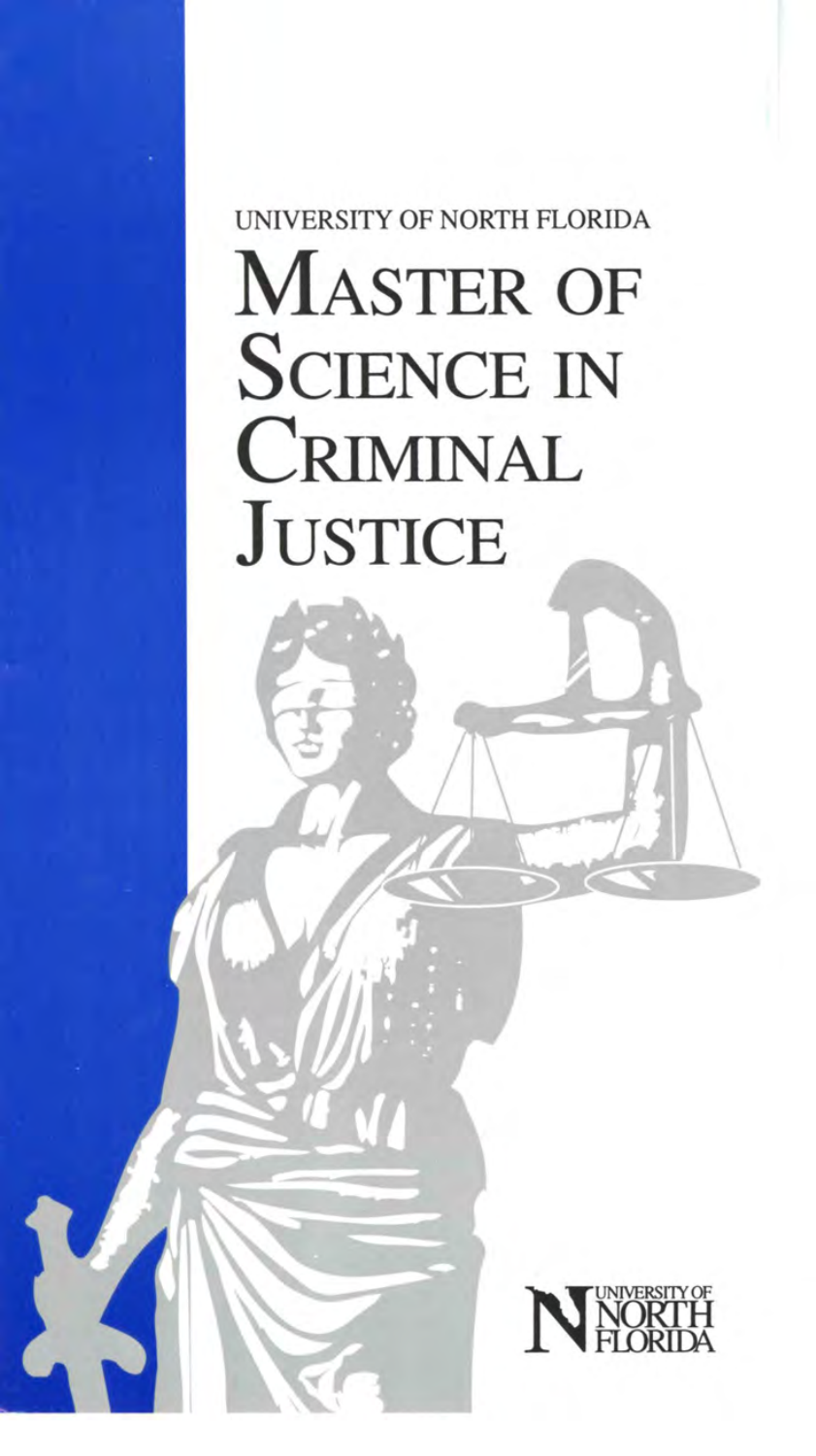#### **Graduate Studies in Criminal Justice**

The Master of Science in Criminal Justice at UNF provides an opportunity for advanced academic work in this expanding field of study. As a discipline, criminal justice draws together all the social and behavioral sciences, natural sciences, mathematical and computer sciences, history, law and jurisprudence to focus on the problem of crime in society. The graduate program at UNF builds upon the unifying interdisciplinary nature of the field it seeks to address.

Furthermore, the program at UNF is vitally concerned with theory, practice, and research, based on the firm conviction that none of these can stand alone. Sound practice requires a firm theoretical and research base, while advances in theory and research arise from the realities of practice. The program emphasizes the acquisition of professional skills that will enable students to keep abreast of research and developments in the field long after they have completed their formal studies.



#### **Criminal Justice M.S. Degree Program**

The program consists of 36 graduate semester hours. There is a common core of courses required of all students, comprising 12 semester hours of study. The students must also complete either a thesis (or demonstration project) or a non-thesis project (graduate practicum or a supervised teaching experience) with comprehensive exams.

#### **Prerequisites**

- Undergraduate Statistics or Social Science Research Methods
- Undergraduate Criminological Theory or Introductory Criminology with theory component

Prerequisites must be completed within the first nine hours of graduate course work.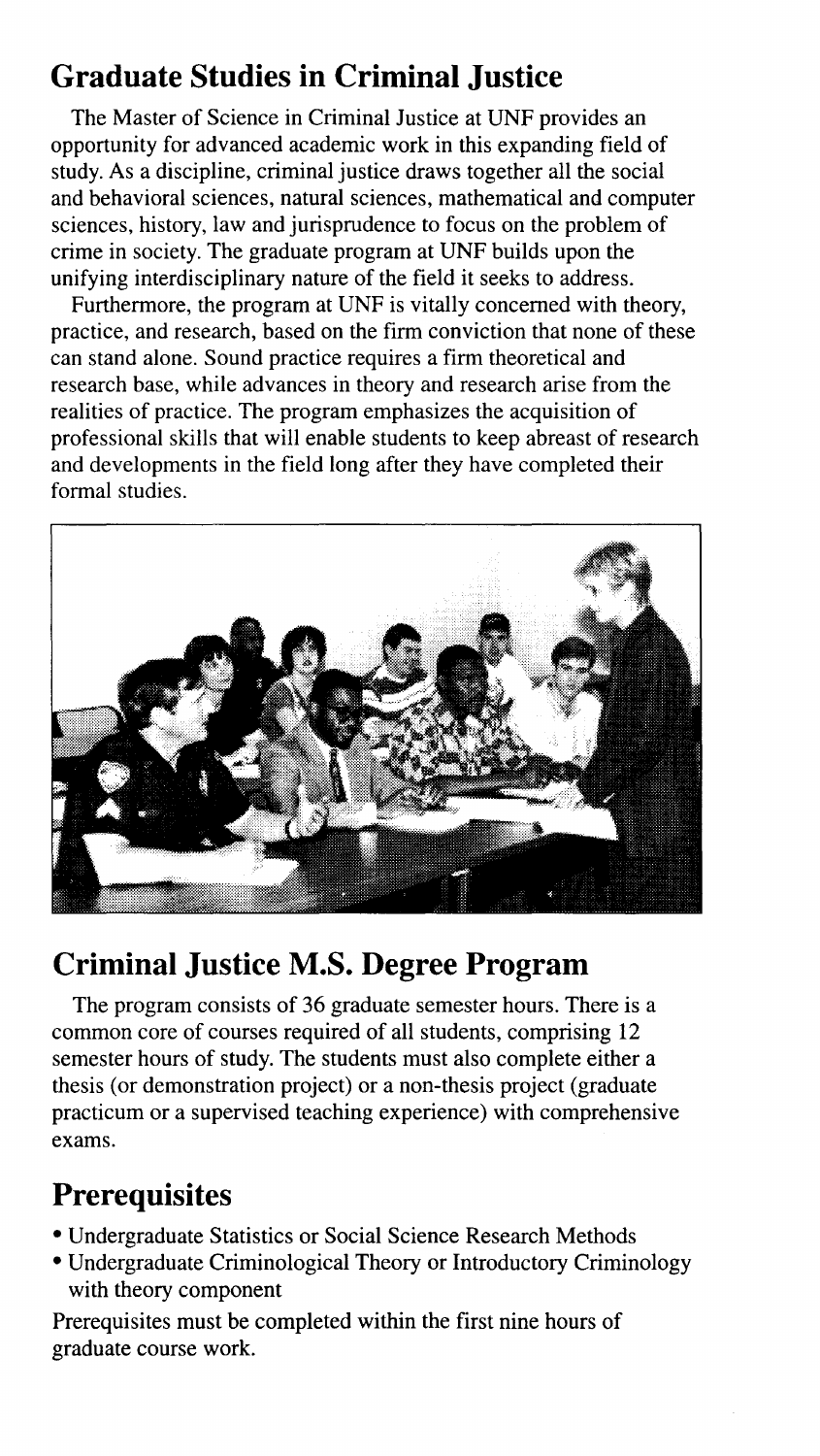# **Co requisites**

The following are graduate level corequisites which can be completed in place of up to 6 hours of electives:

- Students lacking computer literacy must complete a computer class approved by the department
- Students lacking course work in criminal law will be required to take a graduate course in criminal law and procedures

# **Required Core Courses: 12 Hours**

#### **Exit Requirements: 6 Hours**

Select from Thesis or Non-Thesis options (Non-Thesis option requires written comprehensive examination.)

#### **Thesis Option**

| <b>Non-Thesis Option</b> (Select one) |  |
|---------------------------------------|--|
|                                       |  |
|                                       |  |
|                                       |  |

#### **Electives: 12-18 Hours**

Elective courses in the MSCJ Program can be selected from a variety of courses which include but are not limited to:

- Analysis of Subcultural Perspectives Crisis Intervention
- Counseling Applications in CJ Information Systems in CJ
- Working with Juvenile Offenders Comparative CJ Systems
- History and Philosophy of Corrections Victimology
- Criminal Justice Administration Elite Crime

- 
- 
- 
- 

# **Graduate Advising**

Applicants for the MSCJ Program will work with the Program Director to develop their initial graduate program of study. At the end of the first 9 hours of graduate study, students will work with the Program Director and CJ faculty to develop a graduate committee who will direct the student through completion of the program.

# **Admissions**

To be admitted to the MSCJ Program applicants must meet *both*  University and MSCJ Program admissions requirements. These requirements include: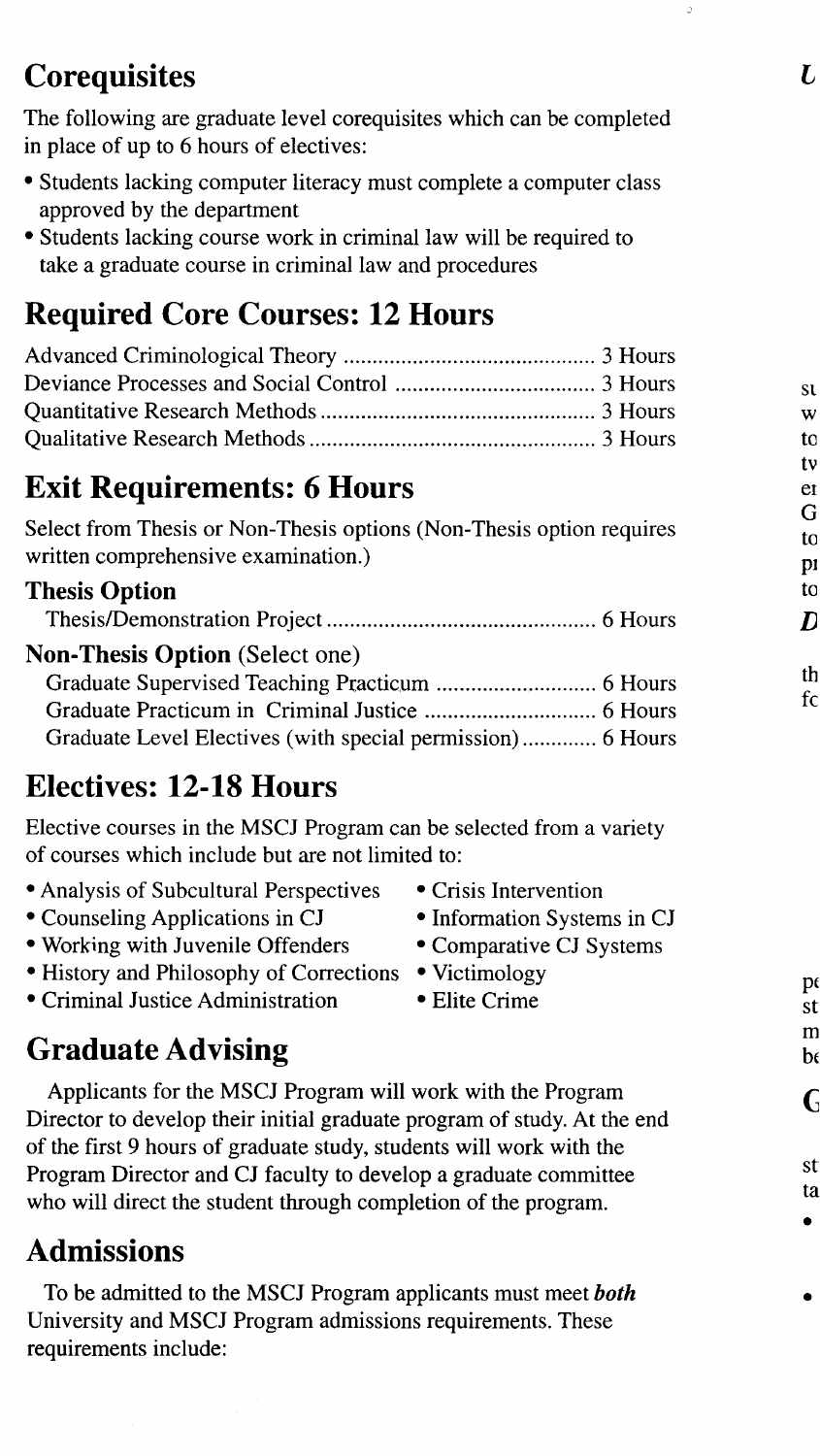#### *University Admission:*

- 1. A baccalaureate degree from an approved college or university
- 2. At least one of the following:
	- a) A grade point average of 3.00 (B) or higher for all work as an upper division student,
	- b) A composite score of 1000 or better on the verbal and quantitative sections of the Graduate Record Exam (ORE), or
	- c) A graduate degree from an accredited university. *(Note: All applicants must submit GRE scores.)*

Ordinarily, students should submit the above documents, along with an application for admission, to UNF Admissions Office at least two (2) months prior to anticipated enrollment. Note that sometimes GRE scores take six weeks or more to arrive. Make application to the program at the same time materials to the University are submitted.

#### *Department Admission:*

To be considered for admission, the applicant must submit the



following to the MSCJ Program Director:

- 1. A letter requesting admission to the program discussing:
	- a) academic and relevant employment experiences,
	- b) career goals,
	- c) areas of chief interest in the field, and
	- d) reasons for seeking the **MSCJ** degree.
- 2. Two (2) or more letters of recommendation from responsible persons who hold graduate degrees and know the student well enough to attest to the student's ability to do graduate work.
- 3. Evidence of satisfactory completion of program prerequisites.

Students failing to meet University or program requirements may petition the program for an exceptional admission. In the case of those students for whom other qualities may be documented which may make them suitable for graduate study, probationary admission may be permitted.

#### **Graduate Research and Teaching Opportunities**

A number of opportunities are available in the department for students in good standing and interested in working as teaching assistants or research assistants on various research and service projects.

- *Research Assistants:* In recent years, faculty in the department have been successful in obtaining externally funded projects. A number of students have been hired as research assistants.
- *Teaching Assistants:* Each semester one or more paid teaching assistantships are available for graduate students to assist in undergraduate courses.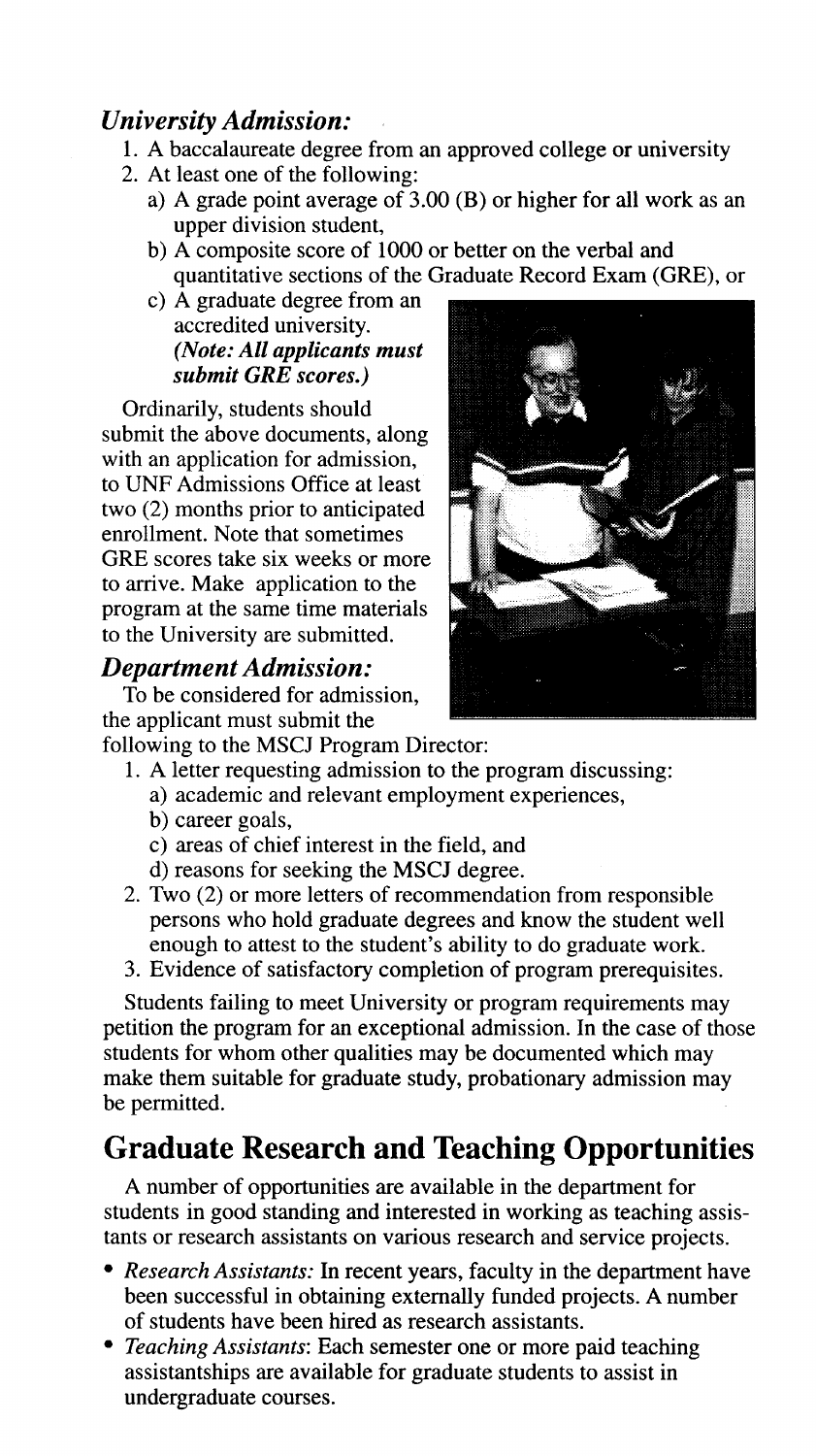#### **Research and Service Activities**

Members of the department are involved in a variety of research and service areas. Some of these areas are:

- Domestic/Intimate Violence Gender and Crime
- Criminal Justice Training Law Enforcement
- 
- 
- 
- Gender and the Judiciary
- Juvenile Justice Program Evaluation Homicide

### **Criminal Justice Faculty**

- **Susan McCoin,** Assistant Professor (Ph.D., University of California, Los Angeles, J.D., University of Southern California): *Law and Society, Qualitative Methods*
- **Charles E. Owens,** Professor (Ed.D., University of New Mexico): *Mental Health, Domestic Violence, Corrections*
- **Christine E. Rasche,** Associate Professor (Ph.D., Washington University, St Louis): *Theory, Deviance, Gender, Qualitative Methods, Criminology, Domestic Violence, Homicide*
- **Joque Soskis,** Assistant Professor (J.D., University of Florida): *Technology Applications, Agency Management and Organization Theory, Law, Forensics, Information Management*
- **Stanley L. Swart,** Associate Professor (Ph.D., Northwestern University): *Comparative Criminal Justice, Historical Criminal Justice, Corrections*

#### *Associated F acuity*

- **Henry Camp,** Department Chair and Professor of Sociology (Ph.D., University of Nebraska): *Social Welfare, Community Sociology, Aging*
- **Eddie Collins,** Assistant Professor (Ph.D., University of Florida): *Race Relations, Education, Social Psychology*
- **Martin Edwards,** Director, Pre-Law Program (J.D., University of Florida): *Constitutional Law*
- **Kumar Kuthiala,** Associate Professor (Ph.D., University of Georgia): *Demography, Family, Theory, Methods*
- **Robert Thunen,** Assistant Professor (Ph.D., Northwestern University): *Archeology, Physical Anthropology, Native Americans*
- **Jeffry A. Will,** Assistant Professor (Ph.D., University of Massachusetts, Amherst): *Research Methods, Inequality, Urban Studies*

#### **Additional Information**

Additional information about the MSCJ Program can be obtained by writing or calling:

**MSCJ Program Director Department of Sociology and Criminal Justice University of North Florida 4567 St. Johns Bluff Road, S. Jacksonville, FL 32224-2645 Ph: (904) 646-2850 FAX:(904) 646-2540** 

Prospective students who wish to receive more information about UNF in general are encouraged to contact the New Student Information Office at (904) 646-2638 or the Office of Admissions at (904) 646-2624.